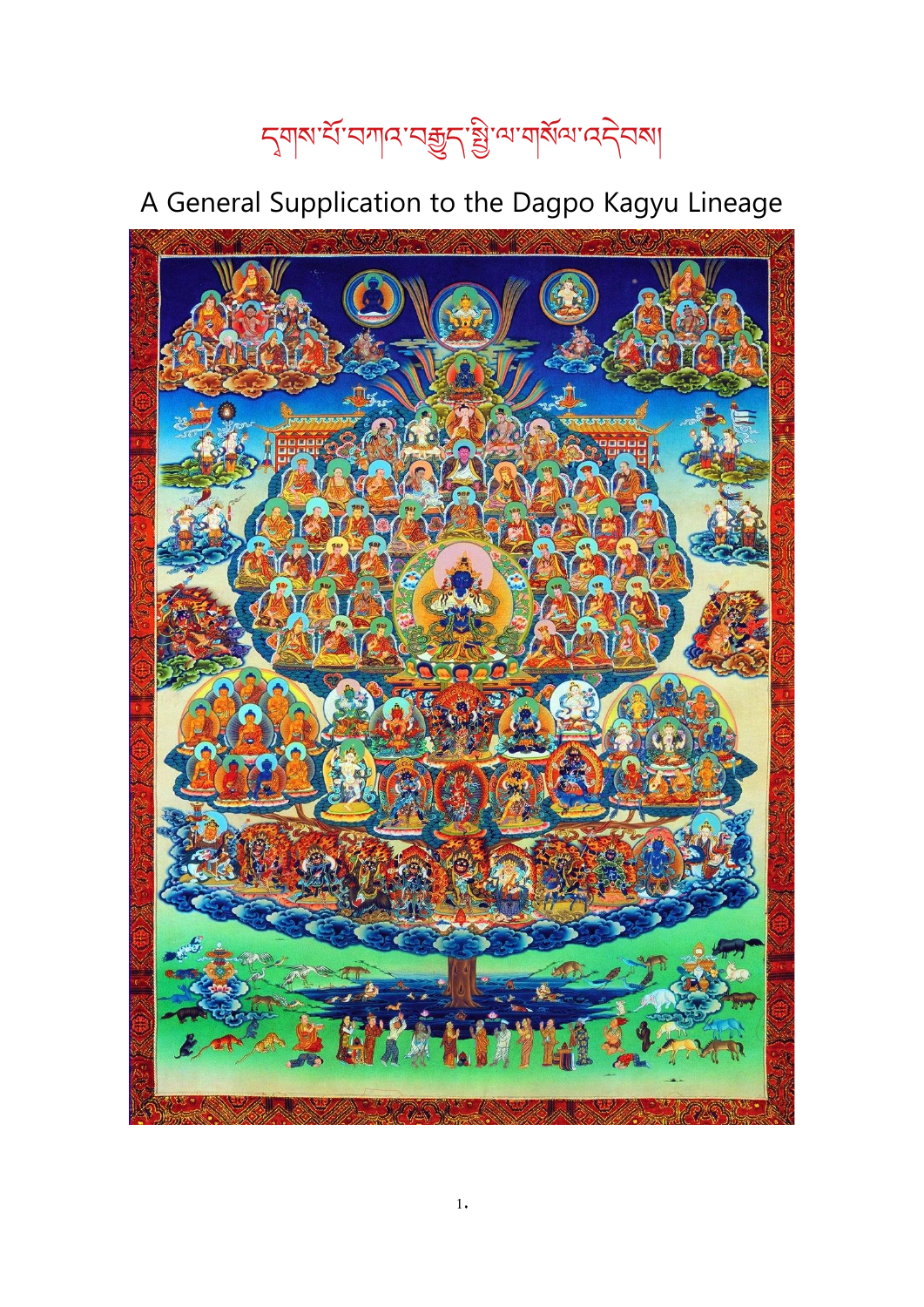# ই ব্রিক্রন ক্রি' দৃ শিত্র হাঁদান। অসাথা মাজৰা ক্রিয়া দিয়া।

#### dor je chang chen te lo na ro dang mar pa mi la chö je gam po pa

Great Vajradhara, Tilopa, Naropa, Marpa, Milarepa, Lord of Dharma Gampopa,

# ্ষেত্র্যমুখ্য দ্রিং মুট্রের আরু মারা না। ক্রিন্দ্রই বর্জুন বর্জুন বর্তমান্ত্র স্বরুষ দেশ।

#### dü sum she ja kün khyen karma pa cheb shi chung gye gyü pa dzin nam dang

knower of the three times and all phenomena, omniscient Karmapa, holders of the four elder and eight younger lineages —

# ব্দ্রীস্কুমার্স্তমান্মুজান্দমেশ্রুষ্ক্রাব্দ্রুমানার্মমান্মা |ব্রনাম্মান্ত্রাক্ত্রাম্ব্য ক্রান্সামান্ত্রা ক্রিয

#### dri tak tsal sum pal den druk pa sog zab lam chak gya che la nga nye pei

Drikung, Taklung, Tsalpa, glorious Drukpa, and so on, masters of the profound path of Mahamudra,

#### अज़ॖबाबेन् दर्भो बर्गव् न्यूणबार्ये नगद नक्कुन् आ । पार्षेत्र नादने नबार्षे नगद नक्कुन् म्ला ब्रब्स

#### nyam me dro gön dag po ka gyü la söl wa deb so ka gyü la ma nam

unequalled protectors of all beings, the Dagpo Kagyu, I supplicate you, Kagyu gurus,

# ন্ধ্ৰুন্ম্ম্বাই ব্যাগ্ৰাম্ব্য ব্যাগ্ৰাম্ব্য ব্যাগ্ৰাম্ব্য বিশ্বতাৰ দিব বিশ্বতাৰ বিশ্বতাৰ বিশ্বতাৰ বিশ্বতাৰ বি

#### gyü pa dzin no nam thar jin gyi lob shen log gom gyi kang par sung pa shin

grant your blessings that I uphold your lineage and follow your example. As it's taught that renunciation is the foot of meditation,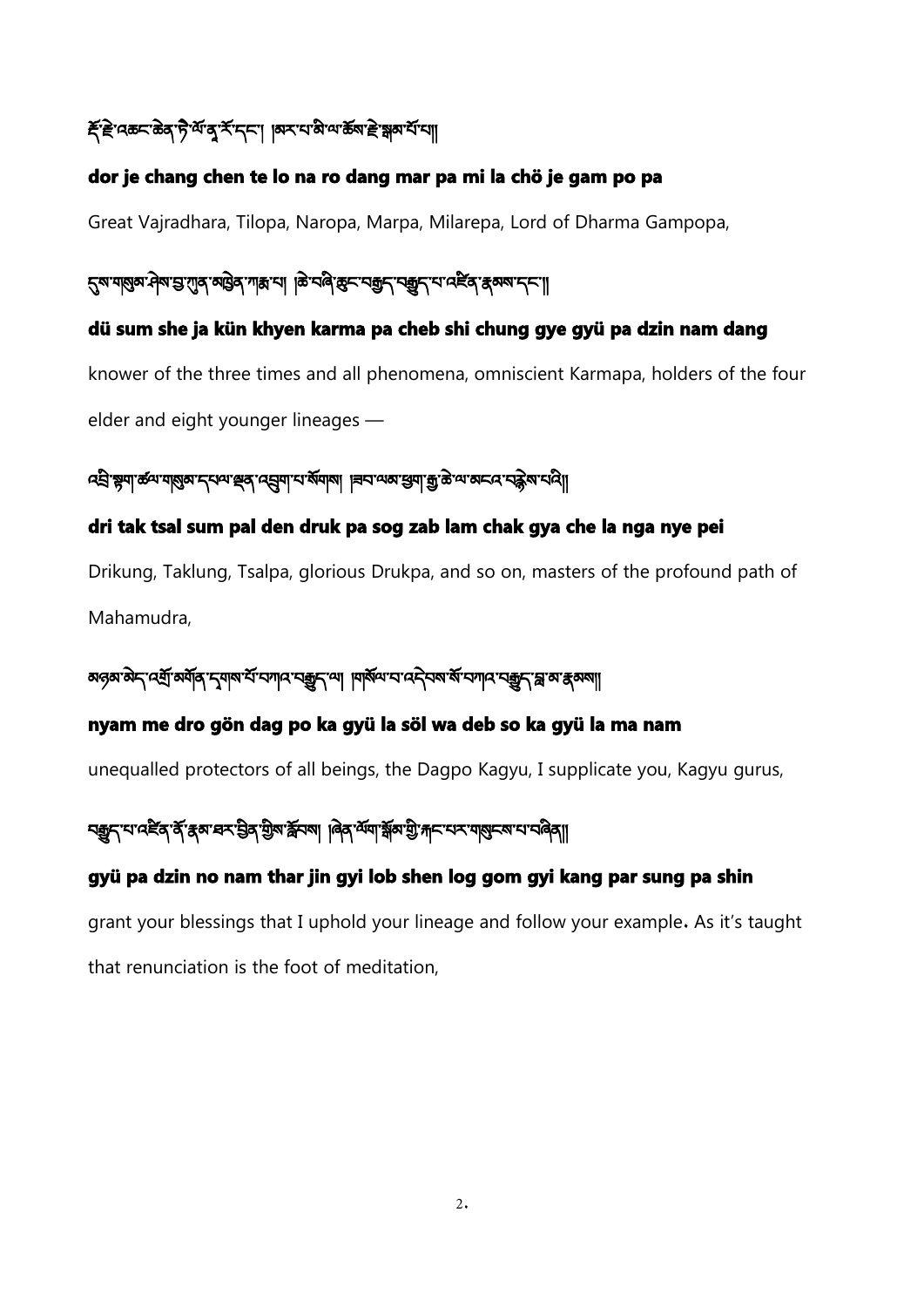# ≡ম হঁম শ্ৰেষ সম্পাত্ত বিষ্ণা আৰু বিষ্ণা বিষ্ণা বিষ্ণা বিষ্ণা বিষ্ণা বিষ্ণা বিষ্ণা বিষ্ণা বি

#### ze nor kün la chak shen me pa dang tse dir dö thak chö pei gom chen la

grant your blessings to this meditator with no craving for food or wealth who cut the ties to this

# क्लेन् न्युम् लेव् न्य अन्य स्टुड्रेन् भुष्य क्लेन्था । अब सुष क्लेश्च अर्था मेरू महान्य न्य लेव्

#### nye kur shen pa me par jin gyi lob mö gü gom gyi go wor sung pa shin

life, to have no attachment to honour or gain. As it's taught that devotion is the head of meditation,

# अव्यान्यान् के अग्निन्दा अक्षर का अन्य क्षेत्र स्था । अन्य स्थान अक्षर का अन्य का अन्य का अन्य

#### men ngak ter go je pei la ma la gyün du söl wa deb pei gom chen la

grant your blessings to this meditator that always supplicates the guru who opens the gate to the

# ¤র্ডরাজীর্ণর্সরামান্ত্রীসমান্তির অ্রীরার্স্কিনরা । অিনরাজনারীরাস্থীদর্শরাজীরাস্থানের নারীরা।

#### chö min mö gü kye war jin gyi lob yeng me gom gyi ngö shir sung pa shin

treasury of oral instructions, to give rise to uncontrived devotion. As it's taught that nondistraction is the body of meditation,

# গ্মন্দ্ৰ্ম্ব্দ্ৰ্জিশ্মন্দ্ৰ্ম্ব্ৰ্জিয় কৰি আৰু বিজেপি সামৰ বিজেপি আৰু বিজেপি আৰু

#### gang shar tog pei ngo wo so ma de ma chö de kar jog pei gom chen la

grant your blessings to this meditator who simply rests without contriving in the fresh essence of whatever thought arises,